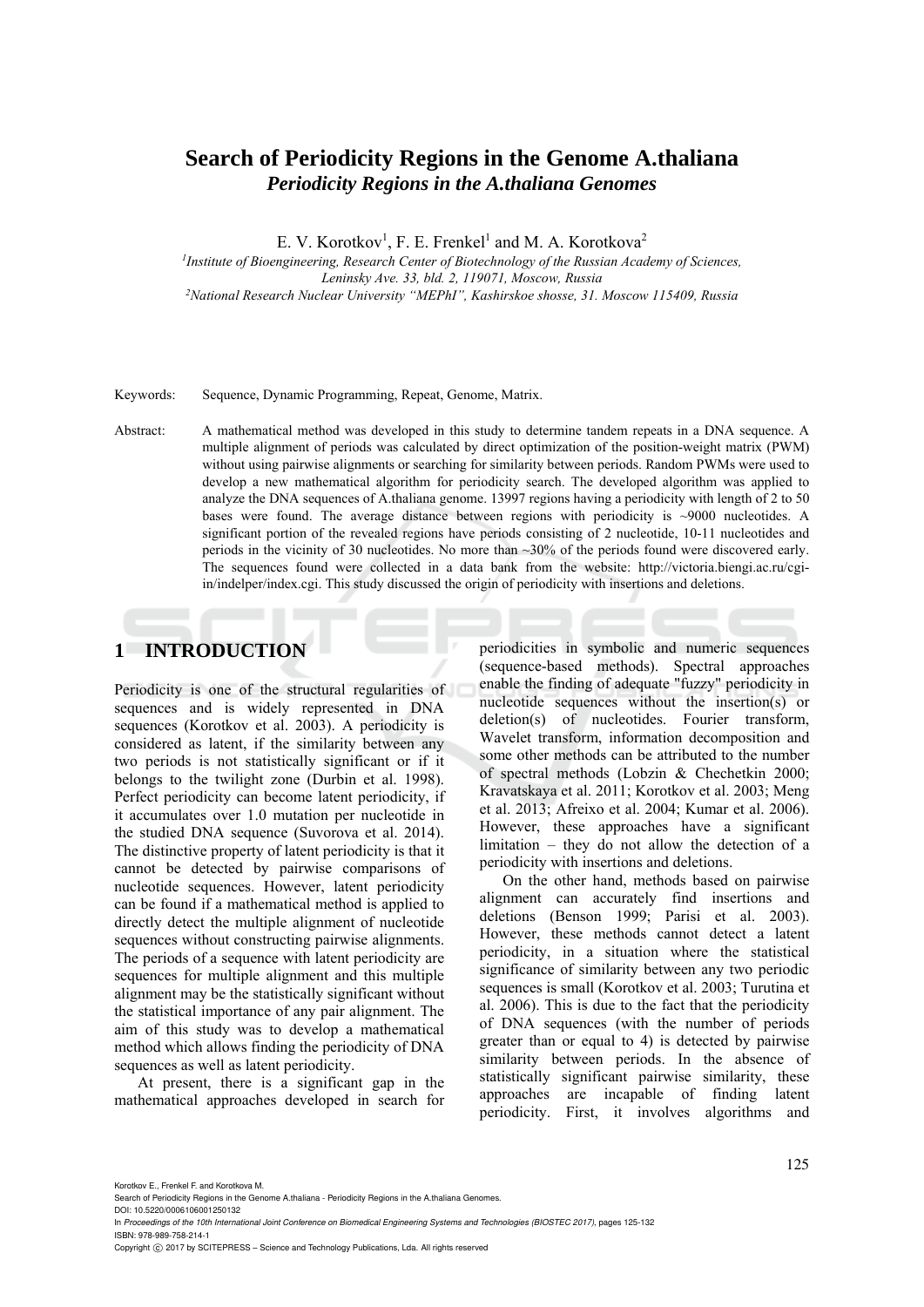programs, such as TRF (Benson 1999), Mreps (Kolpakov et al. 2003), TRStalker (Pellegrini et al. 2010), ATRHunter (Wexler et al. 2005), T-REKS (Jorda & Kajava 2009), IMEX (Mudunuri et al. 2010; Mudunuri & Nagarajaram 2007), CRISPRs (Grissa et al. 2007), SWAN (Boeva et al. 2006) and some others (Lim et al. 2013; Moniruzzaman et al. 2016), because the similarity between different periods is very low in the case of latent periodicity. It is true for algorithmic methods too (Domaniç & Preparata 2007; Sokol & Tojeira 2014). This leads to lack of seeds and identical short strings. Therefore, this study proposes a mathematical method that considers this gap and finds the latent periodicity of any symbolic sequence in the presence of insertions and deletions (in unknown positions of the analyzed sequence) and in the absence of a known positionweight matrix (PWM).

Any periodicity of the sequence *S* with length *N* can be characterized by either the frequency matrix (E. V. Korotkov et al. 2003) or created on its base, the PWM *M* (Shelenkov et al. 2006). Each row of the matrix is associated to a nucleotide and the signs of the columns are the positions of the period. The element of this matrix  $m(i,j)$  indicates the weight  $m(i,j)$  which has the nucleotide *i* in position *j* of the period. The positions of the period vary from 1 to *n*. The sequence  $S_1$  of length  $N$ , which is an artificial periodic sequence  $1, 2, \ldots, n, 1, 2, \ldots, n, \ldots$  is introduced. Here, the numbers are treated as symbols and columns in the matrix *M* are consistent with them. For period equal to *n,* the sequence *S* corresponds to a certain frequency matrix and PWM *M*(4,*n*). The problem is formulated as follows: This study has a sequence *S* with length *N*. It is necessary to find such optimal PWM *M*0, where the local alignment (Durbin et al. 1998) of sequences *S*1 and *S* have the greatest statistical significance. Under the statistical significance, the probability *P* is that  $F_r > mF_{max}$ , where  $mF_{max}$  is the maximum weight of a local alignment of sequences *S* and *S*1, using the optimal matrix  $M_0$ . Here,  $F_r$  represents the maximum weight of a local alignment randomly mixed sequence *S* and sequence  $S_1$  using the optimal matrix  $M_r$ . The search is for matrix *M*0, which has the lowest probability *P*. It is always possible to set the threshold level of the probability  $P_0$  and if the probability  $P(F_r > mF_{max})$ will be less than  $P_0$  then the local alignment found of sequences *S* and  $S_1$ , using the optimum matrix  $M_0$ can be considered as statistically significant. It is possible to use a local alignment algorithm for alignment of the nucleotide sequence *S* and an artificial periodic sequence  $S_1$ , relative to the known PWM (Smith & Waterman 1981). It is necessary to

find the optimal PWM  $M_0$  by any means. Therefore, the aim of this study was to develop a mathematical approach for finding the matrix  $M_0$ , as well as a method for assessing the probability *P*. To determine the optimal PWM, an optimization procedure was used, as well as a local alignment algorithm in order to account for insertions or deletions. To estimate the probability *P*, the Monte Carlo method was used. Instead of  $P_0$  we used  $F_0$  for which  $P(F_r > F_0) \le P_0$ .

A mathematical method was developed in this study to find more than 4 tandem repeats in the DNA sequence. The multiple alignment of periods was calculated by direct optimization of the PWM without using pairwise alignments or a search for similarity between periods. This means that for each *n,* a matrix  $M_0$  was found, the probability *P* was estimated and the alignment of the sequences *S* and *S*1 was built using the *M*0 matrix. It is not the goal of this study to analyze all the known DNA sequences, since the developed method requires large computer resources. The developed algorithm was applied to search for periodicity with insertions and deletions in the *A.thaliana* genome. This study showed the presence of periodicity with insertions and deletions in the *A.thaliana* genome regions for which the presence of periodicity was not previously known.

#### **2 METHODS AND ALGORITHMS**

In this study, a window which equals 630 base pairs was used to search for periods in the chromosomes of *A.thaliana* genome. This window moved with step equal to 10 base pairs from the beginning to the end of each chromosome of *A.thaliana*. The DNA sequences in the window were denoted as *S*. To search for periodicity with insertions and deletions in sequence *S*, the algorithm shown in Fig. 1 was used. As seen from the algorithm, firstly, a set of random matrices  $O_n$  (Fig. 1, step 2) of size  $4xn$  was generated, where *n* is the length of the period, and 4 is the alphabet size of the studied sequence. Then, the matrices were optimized since the distribution of the similarity function *Fmax* for each of the matrices in the set of all random sequences (set *Sr*, paragraph 2.5) ought to be similar. Then, a local alignment of the studied sequence *S* was built relative to each optimized random matrix (Fig. 1, step 4). Local alignment was used to determine the similarity function *Fmax* for each optimized matrix. The optimized matrix having the highest value of the similarity function *Fmax,* with the studied sequence *S,* was chosen. Thereafter, this matrix was optimized to achieve the highest value of the similarity function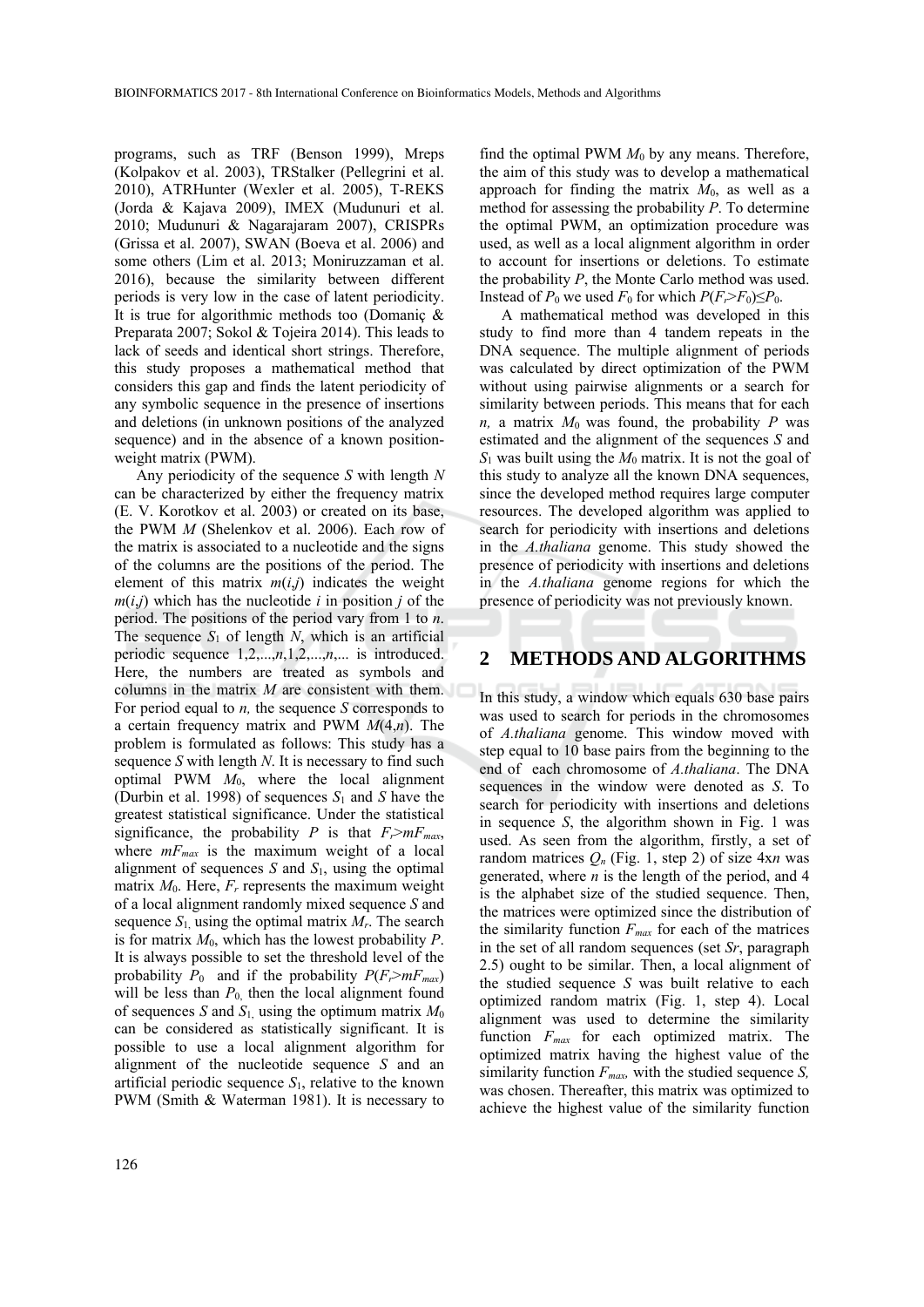$F_{max}$  ( $mF_{max}$ ) with the studied sequence *S* (Fig. 1, step 5) and the optimized matrix was called *M*0.



Figure 1: The main stages of the algorithm used for calculation *mFmax*(*n*) for analyzed sequence *S*.

If  $mF_{max}(n)$  is more than the cutoff level  $F_0$  then the sequence *S* contains the region with periodicity equal to *n*. In this study, periodicity in the interval from 2 to 50 base pairs was evaluated. If several periods have  $mF_{max}(n) > F_0$ , *n* which has the maximum value of  $mF_{max}(n)$  was selected (Fig. 1, step 6). Selection of the level of  $F_0$  is considered in paragraph 2.6. Subsequently, the window was moved for 10 base pairs along the *A.thaliana* chromosome and the calculations were repeated (Fig. 1, step 7). As a result of the algorithm, the dependence of *mFmax* on *n* was obtained for sequence *S* with help of a local alignment. This means that the boundaries of the regions with  $mF_{max}(n)$  may differ from the beginning and end of the sequence *S*. It also means that the values of  $mF_{max}(n)$  for different *n* can be obtained for different fragments of the studied sequence *S*. The boundaries of the fragments, obtained for relevant values of  $mF_{max}(n)$  are shown. Subsequently, each step of the algorithm shown in Fig. 1 was examined in more detail.

## **2.1 Creation of a Set** *Qn* **of Random Matrices with Length** *N*

Random matrices *Qn* with dimension 4x*n* were used, where  $n$  is the length of the period (Fig. 1, step 2). Each matrix can be viewed as a point in space 4x*n*  and elements of a matrix are real random numbers.

A set of random matrices  $Q_n$  was created when the distance between them in the space 4x*n* was not less than a certain value. To calculate the differences between the two matrices  $m_1(i,j)$  and  $m_2(i,j)$ , the information measure was used (Kullback 1997):

$$
I_j(M_1, M_2) = \sum_{i=1}^{20} m_1(i, j) \ln(m_1(i, j))
$$
  
+
$$
\sum_{i=1}^{20} m_2(i, j) \ln(m_2(i, j))
$$
  
-
$$
\sum_{i=1}^{20} (m_1(i, j) + m_2(i, j)) \ln(m_1(i, j) + m_2(i, j))
$$
  
+
$$
(s_1(j) + s_2(j)) \ln(s_1(j) + s_2(j))
$$
  
-
$$
s_1(j) \ln(s_1(j)) - s_2(j) \ln(s_2(j))
$$
 (1)

where  $s_k(j) = \sum_{i=1}^{20}$  $\sum_{i=1}^{k} m_{k}(i, j)$  $s_k(j) = \sum m_k(i, j)$  $=\sum_{i=1}^m m_k(i,j)$ . 2*I*<sub>j</sub> has an asymptotic chisquare distribution with 3-th degrees of freedom (Kullback 1997). Then we calculated:

$$
I(M_1, M_2) = \sum_{j=1}^{n} I_j(M_1, M_2)
$$
 (2)

Hence,  $2I(M_1, M_2)$  has an approximate  $\chi^2(df)$ and *df* equal to 3*n* since  $I_1(M_1, M_2)$ ,  $I_2(M_1, M_2)$ , ...  $I_{n-1}(M_1, M_2)$  are independent and  $I_n(M_1, M_2)$  is completely determined by  $I_1(M_1, M_2)$ ,  $I_2(M_1, M_2)$  $, ..., I_{n-1}(M_1, M_2)$  (Kullback 1997). Then the chisquare distribution was approximated by means of the normal distribution: **ATTICALCO** 

$$
x(M_1, M_2) = \sqrt{4I(M_1, M_2)} - \sqrt{2df - 1}
$$
 (3)

The value  $x(M_1, M_2) \sim N(0,1)$ , rge  $N(0,1)$  is the standard normal distribution. *N*(0,1) is very useful as a measure of the differences between matrices  $m_1(i,j)$ and  $m_2(i,j)$ . The probability  $p = P(x) \times x(M_1,M_2)$  shows that differences between the matrices  $m_1(i,j)$  and  $m_2(i,j)$  are determined by random factors. If the difference between the matrices  $m_1(i,j)$  and  $m_2(i,j)$ increases, then  $x(M_1, M_2)$  becomes larger. The difference between matrices  $L = x(M_1, M_2)$  not less than 1.0 was chosen.

Here, an algorithm was used to generate the matrices. Each element of the matrix  $m(i,j)$ ,  $i=1,\ldots,4$ ,  $j=1,\ldots,n$  was randomly filled with equal probability of either 0 or 1. The matrix was then compared with all matrices that were already included in the set *Qn*. If at least one matrix has a difference less than *L*=1.0, than the generated matrix was not included in the set  $Q_n$ . If the difference was greater than  $L=1.0$ for all matrices from the set  $Q_n$ , then the matrix is included in the set  $Q_n$ . The 10<sup>6</sup> of such matrices were created for each period length *n*.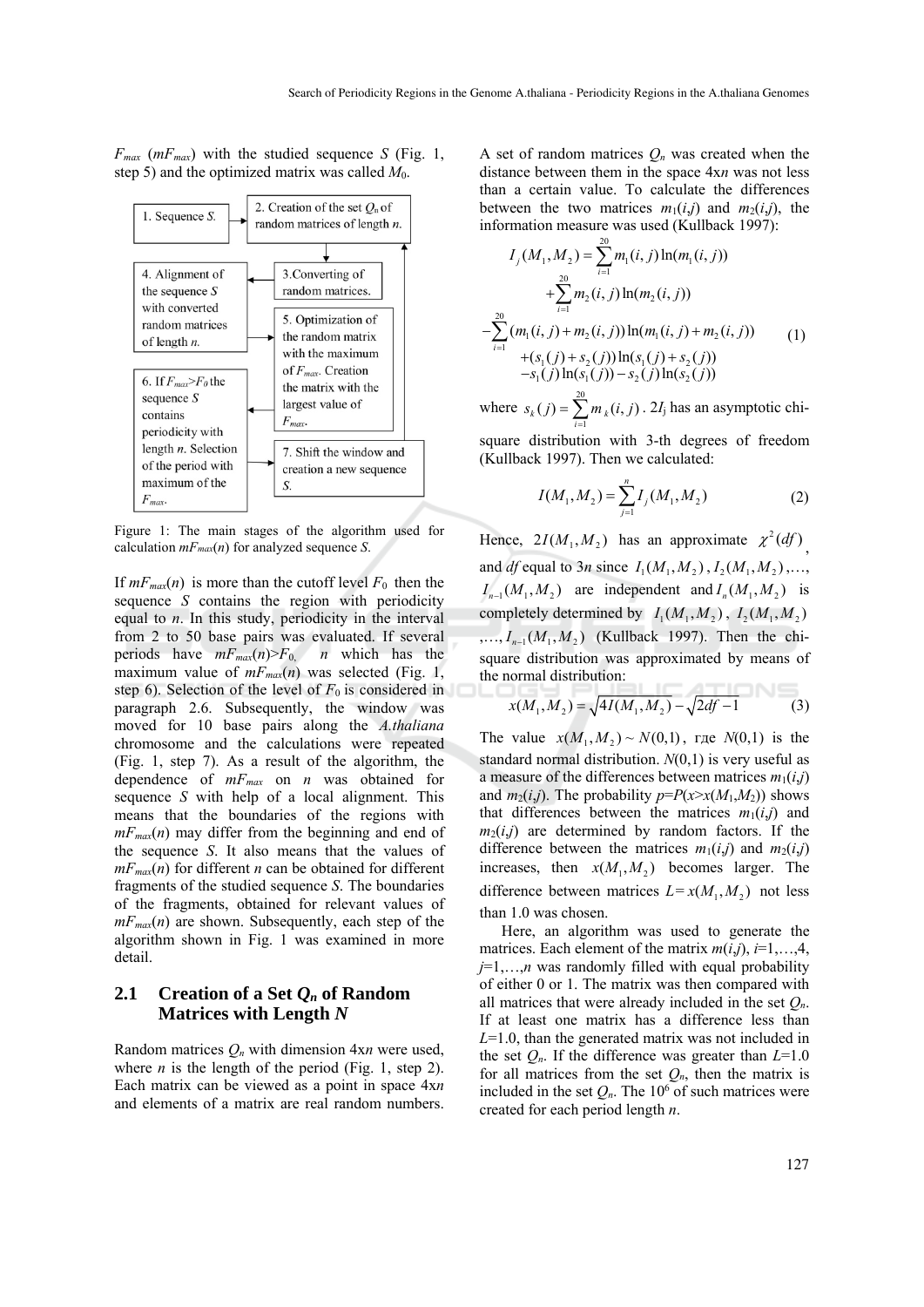#### **2.2 Optimizing of Random Matrixes**

For every matrix *M* from the set *Qn,* the values *R* and *Kd* were calculated as:

$$
R^2 = \sum_{i=1}^{4} \sum_{j=1}^{n} m(i, j)^2
$$
 (4)

$$
K_d = \sum_{i=1}^{4} \sum_{j=1}^{n} m(i,j) f(i) t(j)
$$
 (5)

where  $f(i)=b(i)/N$ ,  $b(i)$  is the number of nucleotides of type  $i$  in the sequence  $S$ ,  $t(j)$  is the probability symbol "*j*" in the sequence  $S_1$ . In this case,  $t(j)=1/n$ . *N* is the total number of nucleotides in the sequence *S, N*=630. To calculate the alignment, a optimized matrix *M* ' is needed. Calculations of *M* ' was described early in (Pugacheva, V., Korotkov, A. and Korotkov 2016; Pugacheva V.M. et al. 2016).

### **2.3 Alignment of Nucleotide Sequence with Optimized Random Matrices**

A local alignment of sequences  $S_1$  and  $S$  (Durbin et al. 1998) was conducted using the PWM (Sinha 2006) and affine function penalty for insertions and deletions to search for *Fmax* and the matrix *M*<sup>0</sup> (Durbin et al. 1998). To construct the alignment, the matrices for similarity functions  $F$ ,  $F_1$  and  $F_2$  were filled for each matrix  $M$  from the set  $Q_n$ . The matrix *M* changed and turned into a optimized matrix *M*'. The principles of this optimization are shown in paragraph 2.2 and local alignment was described in (Pugacheva, V., Korotkov, A. and Korotkov 2016; Pugacheva V.M. et al. 2016).

### **2.4 Optimization of a Random Matrix with the Largest Value of Similarity Function**

For all matrices from the set  $Q_n$ , the modified matrix *max*(*m*'), which had the highest value of the similarity function *Fmax* was determined. Let call this value as  $m_{max}$ . Thus, the alignment was calculated and the coordinates of the alignment were determined (Fig. 1, step 5). However, despite the use of a very large number of matrices, the matrix  $max(m')$  may have the value  $mF_{max}$ , which is not the largest for a sequence *S* and for length of period *n*. This indicates that the largest value can be achieved for matrix *M*0, which lies at some distance from the matrix *max*(*m*'), that is less than the chosen threshold  $L=1.0$  (paragraph 2.1). Therefore, approximately  $10<sup>6</sup>$ matrices were created, having distance *L* from the

matrix  $max(m')$  from 1.0-0.1\**i* to 0.9-0.1\**i* (for *i*=0). These matrices were **also** used as indicated in paragraph 2 and a new matrix *max*(*m*') was chosen which had the highest value  $mF_{max}$ . This procedure was repeated for *i* from 1 to 9 and  $max(m')$  for  $i=9$ was chosen as  $M_0$  matrix.

## **2.5 Generation of Random Sequences and Selection of** *F***<sup>0</sup>**

A set *Sr* of random sequences was created by random shuffling of the sequence *S* and the set *Sr* containing 200 sequences. To generate one random symbolic sequence, a random number sequence of length *N=*630 was generated by the random number generator. Then, a random number sequence was arranged in ascending order, storing the generated permutations. The produced permutations were used to mix the sequence *S*, and as a result of this mixing, the random symbolic sequence from the set *Sr* was created.



Figure 2: Length distribution of the periods found in genome A.thaliana. *Np* is a number of periods, *n* is a period length.

In this study, threshold  $F_0$  was determined as follows: Firstly, the sequences of *A.thaliana* chromosomes were obtained and mixed randomly as carried out during the creation of set *Sr*. Thereafter, using the algorithm illustrated in Fig. 1, we determined the number of sequences *Hr(F*), which have  $mF_{max}(n)$ >F for every *n* in the range of 2 to 50 bases. *F* runs from 200.0 to 500.0. The length of the window, as in the case of the analysis of *A.thaliana* chromosomes, was equal to 630 nucleotides. Simultaneously, the number of sequences *H*(*F*), which have  $mF_{max}(n)$ >F for sequences of the *A.thaliana* chromosomes was determined. After that,  $F_0$  which has the ratio  $Hr(F_0)/H(F_0) \leq 0.05$ , was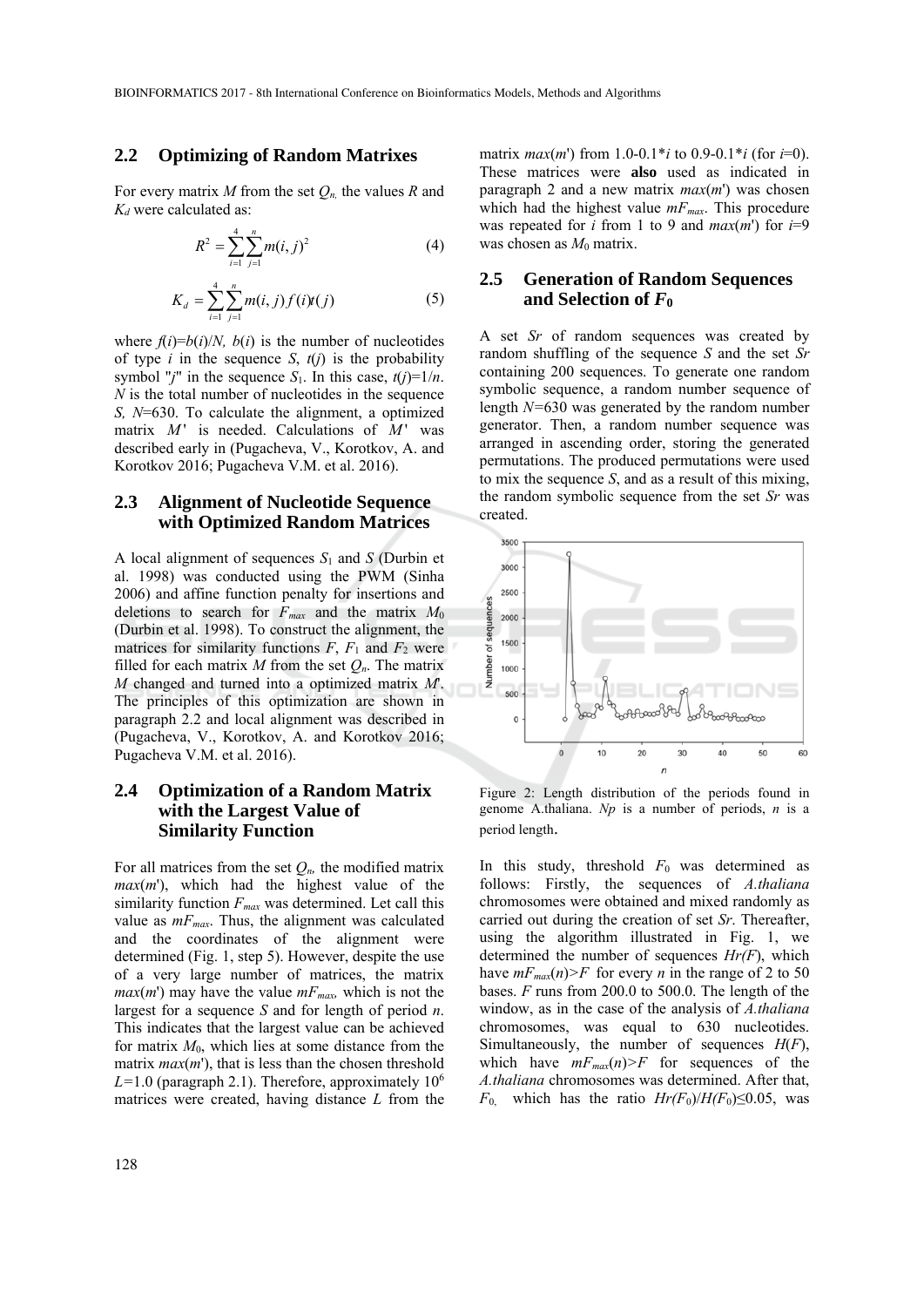chosen. This choice of  $F_0$  gives the number of false positives (errors of the first kind) less than 5%. In this study,  $F_0=390.0$  and it provides  $Hr(F_0)/H(F_0) \leq 0.05$ , for analysis of the *A.thaliana* genome.

This study did not analyze the period which had 3 nucleotides. This means that each window was checked for the presence of a period which equals 3 nucleotides. To do this, the mutual information between the sequence *S* and artificial periodic sequence  $S_2 = \{123\}$ <sub>200</sub> was calculated. Thereafter, the matrix of the triplet periodicity was calculated and with the help of this matrix, the correlation between *S* and *S*2 sequences was determined as shown previously (Frenkel & Korotkov 2008). For the measurement of correlation, the argument of normal distribution *X* was selected. The higher value of *X* corresponds to higher correlation between sequences *S* и *S*2. It was identified that if *X*<3.0, it indicates the absence of a period equal to 3 bases in the sequence *S* and the search for periods was carried out using this study's algorithm (Fig. 1). However, *X*≥3.0 indicated that the sequence *S* was not analyzed and the window was shifted by 10 nucleotides.

## **3 RESULTS AND DISCUSSION**

In general, 5 chromosomes with a total length some more 116 million bases were analyzed in this study. Sequences were obtained from the website ftp://ftp.ncbi.nlm.nih.gov/genomes/archive/old\_genb ank/A\_thaliana/OLD/. The calculations were performed at the supercomputer cluster of the Russian Academy of Sciences (http:// www.jscc.ru/eng/index.shtml). In *A.thaliana* genome, 13997 regions having a periodicity with length of 2 to 50 bases were found. On the average, a periodicity of ~9000 nucleotides was found to be associated with each region. The sequences found were collected in a data bank from the website: http://victoria.biengi.ac.ru/cgi-in/indelper/index.cgi. It is interesting to consider the distribution of the lengths of periods found in *A.thaliana*. This distribution is shown in Fig. 2. From this figure, it is obvious that the distribution is very nonuniform and a significant portion of the revealed regions have lengths of periods equal to 2, 11, 30 and 31 nucleotides. The small peak represents a period equal to 35 bases. Fig. 2 also shows the absence of a significant number of regions with period equal to 3 bases. This is due to the fact that DNA with period equal to 3 bases was not analyzed because it related with coding regions. In this study, some number of

regions with triplet periodicity were determined in a situation in which the original *X* was less than 3.0, and the period equal or multiple to 3 bases arose after the creation of alignment with insertions or deletions.

Also, the repeatability of regions with periods in *A.thaliana* genome was studied using the Blast program. To do this, there was a search for similarity in the regions found with the *A.thaliana* genome sequences having e-value equal to  $10^{-6}$ . It was found that the 5287 regions represent a single copy, 2957 regions had a copy number which ranged from 2 to 5, and 8244 regions had more than 5 copies. We observed maximum number of copies equal to 1585. This shows that a significant part of the detected sequences belongs to the dispersed repeats(Mehrotra & Goyal 2014).



Figure 3:  $mF_{max}(n)$  spectrum for fragment of the sequence NC 003074.1 from chromosome 3 of the A.thaliana genome. The coordinates of fragment are: 13905712- 13906329.

In this study, one region with period were considered as examples. The region has a period length equal to 4 nucleotides, and this period can be detected only in the presence of deletions or insertions. The spectrum of  $mF_{max}(n)$  is shown in Fig. 3. This region was found in the third chromosome of the *A.thaliana* genome, in sequence NC 003074.1.  $mF_{max}(4)$ =660.52. This period was not detected by TRF (Benson 1999), T-REKs (Jorda & Kajava 2009) programs. These programs revealed an insignificant periodicity equal to 13, 30 and 40 bases. TRF found 2.9 periods while T-REKs found 3 periods equal to 30 nucleotides. Mreps (Kolpakov et al. 2003) found three periods equal to 5 bases In this sequence, the program ATR hunter (Wexler et al. 2005) found 3 periods with length of 30 bases and 2 periods with length of 26 bases and completely did not see a period equal to 4 bases. Program TRStalker (Pellegrini et al. 2010) found 3 repeats with length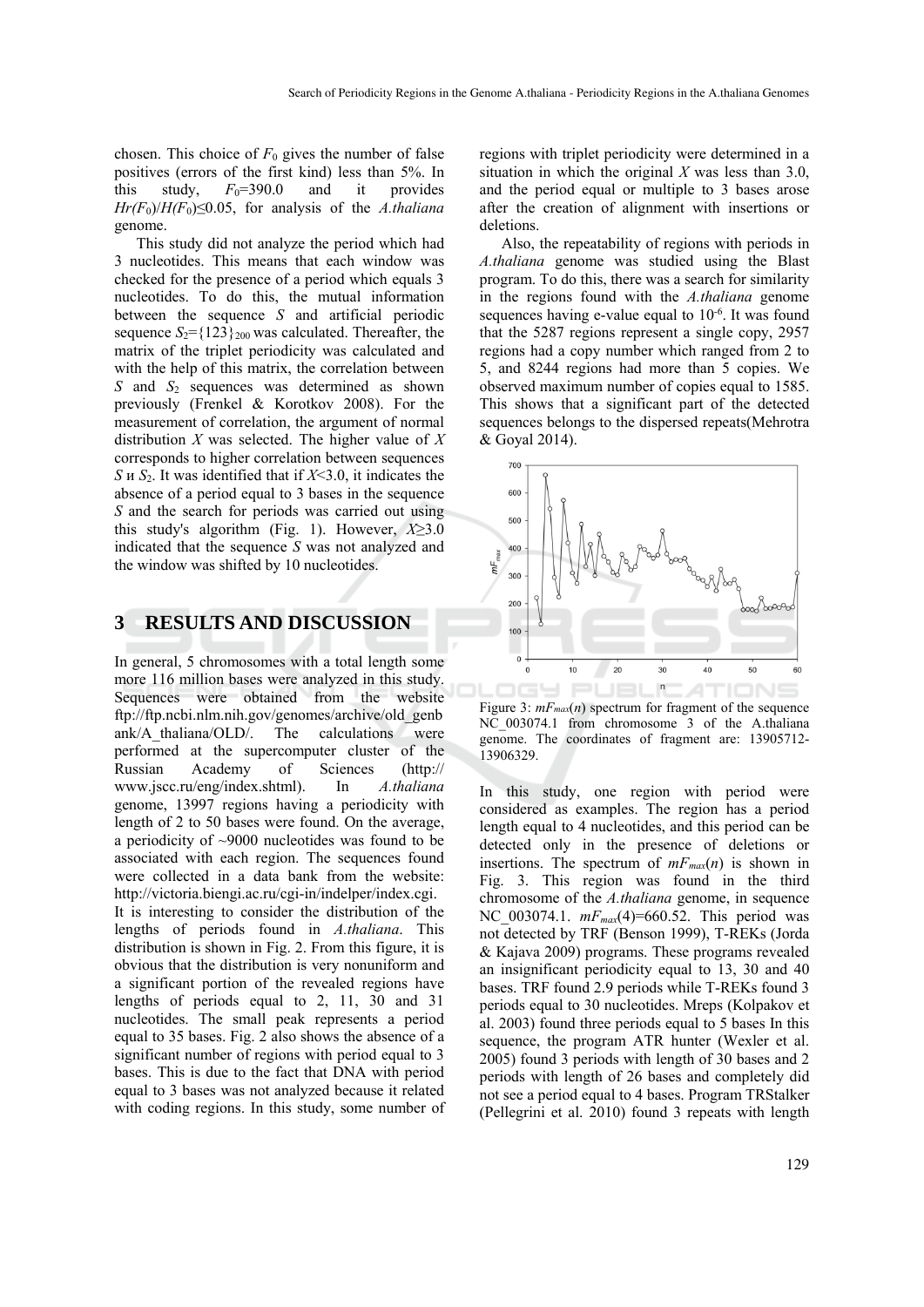of 13 bases and 2.5 repeats with length 60 bases but did not find 4 base repeats. The program Repfind (Betley et al. 2002) found 10 dispersed perfect repeats TCGG, 9 GATC and 11 GGAT. But these repeats had a lower level of statistical significance. The BWT program (Pokrzywa & Polanski 2010) found no repeats in the sequence. According to this study's estimates,  $mF_{max}(4) = 660.3$ , it corresponds to  $P(mF_{max} > 660.3) < 10^{-30}$ , because the average value of  $mF_{max}$  for random sequences *Sr* is about 136.8 and  $\sigma$  $\sim$  54.2. The resulting alignment and the resulting matrix  $M_0$  can be received from http://victoria.biengi.ac.ru/cgi-in/indelper/index.cgi. A consensus period with length equal to 4 nucleotides is (T/C)CGA. This period was repeated more than 140 times in the region found and the period equal to 4 bases had the highest statistical significance.



Figure 4: Influence of base changes on  $mF_{max}(20)$  for sequences 400 and 600 base pairs. *X* is the number of base changes per 1 nucleotide. The period length equals to 10 b.p.

In this study, the influence of random base substitutions on the  $mF_{max}$  level was evaluated. To do this, sequences with lengths 600 and 400 nucleotides long and period equal to 20 nucleotides were used. Random positions were selected in these sequences and random replacements of the nucleotides were made on any of a, t, c, and g with equal probability. Thereafter,  $mF_{max}(20)$  was calculated. The resulting function is shown in Fig. 4. It can be seen that  $F_0$ =390 is equal to approximately 1.6 and 1.0 random substitutions per nucleotide, for sequences with lengths equal to 600 and 400 nucleotides, respectively. This result shows the upper boundary of the accumulation of random substitutions in the discovered regions and this bound is 1.6 substitutions per nucleotide.

The results of this study were compared with that of the T-REKs program. To this end, intervals

were introduced: 500-600, 900-1000, 1400-1500, 1900-2000, 2400-2500, 2900-3000. For these intervals, all the sequences with periods found in this study were chosen. For each sequence, the period length *n* was found. Thereafter, the periods in these sequences were searched by the program T-REKs. T-REKs is one of the best tools for finding tandem repeats in DNA sequences. It is believed that the T-REKs program reveals the same period, if it detects a period length which has a difference of no more than  $\pm 1$  base from our period. This interval was chosen, due to the fact that we have developed a method which may make insertions, deletions and closed periods to have statistically important *mFmax*. It was also felt that the program T-REKs, finds the same period, if the number of detectable periods is not less than  $L/2n$ , where *L* is the length of the sequence with period equal to *n*. As a result, the proportion of regions detected by the program T-REKs for different intervals was calculated. This function is shown in Fig. 5. From this graph, it is clear that before *mFmax*=1500, the program T-REKs can find less than 30% regions and only for  $m_{max}$  2200 did the program reveal more than 50% of the regions.

There is a natural question about the biological significance of the periods found. It applies primarily to periods of 10 and 11 nucleotides long, as well as to the nucleotides of multiple periods. There are earlier suggestions that the periodicity length of 10 and 11 nucleotides has a relationship with the α-helices in proteins, as well as with the processes of DNA compaction (Herzel et al. 1999; Larsabal  $&$  Danchin 2005). In this study, sequences without period equal to 3 bases were analyzed which is specific for the protein-coding regions. This means that most parts of the detected regions could be linked with DNA compaction (Schieg & Herzel 2004; Kumar et al. 2006). Also, this study identified regions with periods (with insertions and deletions) which are impossible to detect by the methods of searching for correlations in DNA (Herzel et al. 1999; Larsabal & Danchin 2005). It is very likely that work regions with periods ranging from 9 to 11 bases and associated with the formation of chromatin loops, are found in this study. If we take into account that the number of these regions is about  $1,4x10^3$  (Fig. 2) and we have analyzed about  $1,16x10<sup>8</sup>$  bases, the average distance between these regions (having periods in interval from 9 to11 nucleotides) is about 9x104 . This is consistent with the size of 30 nm chromatin loops (Kadauke  $\&$ Blobel 2009). These regions could be "hot spots" for chromosomal rearrangements also (Kantidze &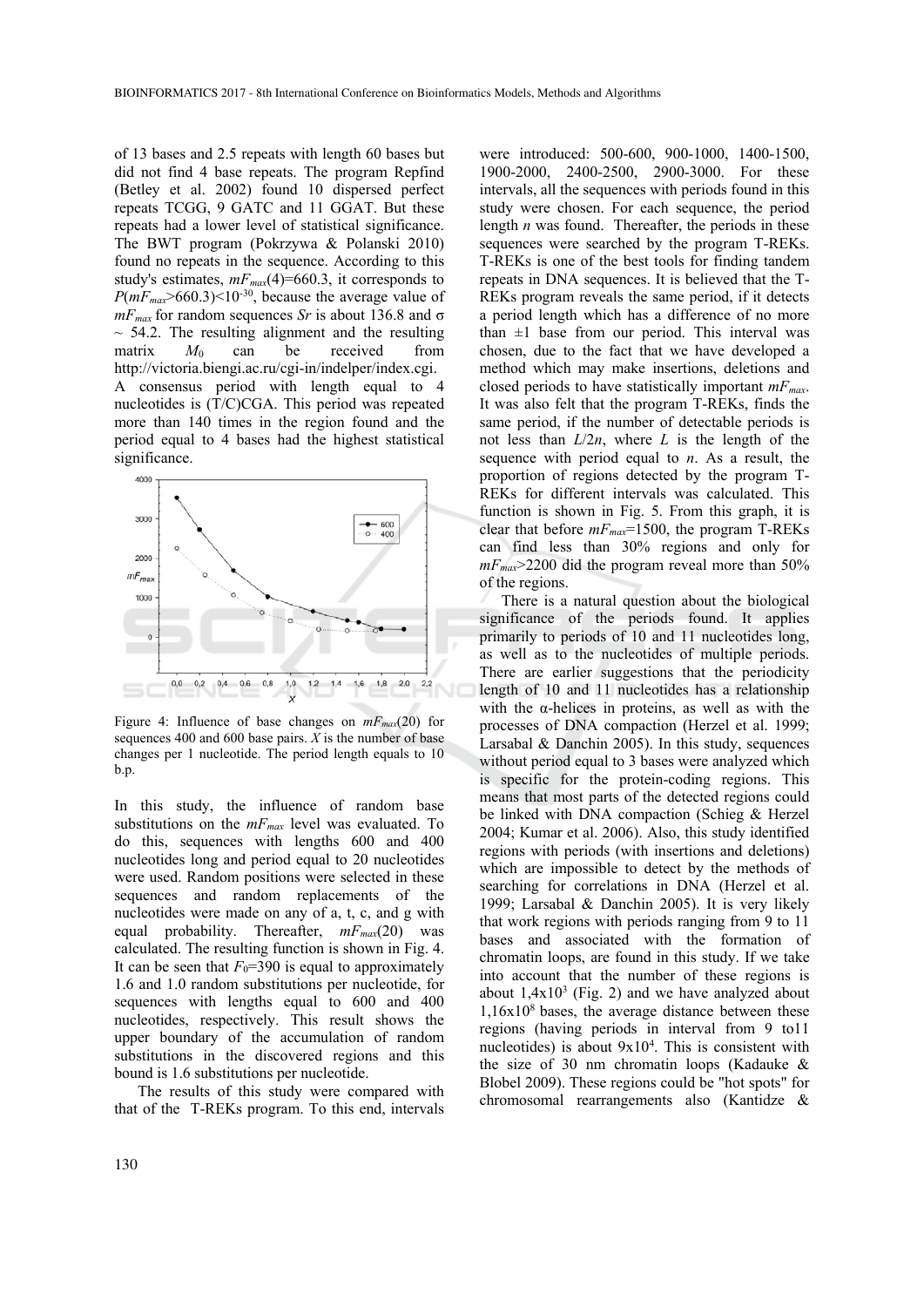Razin 2009). At the same time, regions were found with periods which could be micro- and minisatellite sequences (Richard et al. 2008). In this case, classic micro and mini minisatellites were identified with insertions and deletions of nucleotides which have *mFmax*>2000. According to Fig. 4, in this case the number of substitutions is not more than 50% per nucleotide. When *mFmax*<2000, ancient copies of micro- and minisatellite sequences were discovered that have accumulated a considerable number of nucleotide substitutions, insertions and deletions of nucleotides.



Figure 5: Comparison of developed algorithm with the program T-REKs (Jorda & Kajava 2009). *ID* shows the part of periodicities regions which can find the T-REKs. We can assume that the results are the same if the T-REKs detects at least 50% of the number of periods and the period length differs not by more than one base.

It is also interesting to estimate the part of the *A.thaliana* genome which has period regions. The average length of the region which was found with the periods is 400 bases and the number of regions found is 13997. This corresponds to a total length equal to about  $6,6x10^6$  nucleotides, which is  $\sim$ 5% of the total length of the *A.thaliana* genome.

There are the limits of applicability of the method developed in this study. As was noted earlier

(paragraph 2.2.1), an average value,  $\overline{l}$  =150, was chosen using the random sequences. This means that micro and mini satellite sequences less than this length are detected as not very good by this method. The fact is that these lengths can not overcome the threshold  $F_0 = 390.0$ ; thus, these sequences can be missed by this study's method. This means that even perfect micro- and minisatellites may be skipped, if they have a length equal to or less than 150 nucleotides. On the basis of this limitation, a comparison can be made between the earlier work on the search for micro and minisatellite and the results of this study. Previously, micro- and

minisatellite sequences from *A.thaliana* genome were investigated (Richard et al., 2008; Tóth et al., 2000) and mathematical methods for finding the micro and mini satellites sequences shown in Moniruzzaman et al. (2016.).

Above, the approach of this study was compared with the main methods used, when searching for micro and minisatellite sequences (Moniruzzaman et al. 2016). The programs used included TRF (Benson 1999), T-REKs (Jorda & Kajava 2009), Mreps (Kolpakov et al. 2003), BWTRs (Pokrzywa and Polanski, 2010), ATR hunter (Wexler et al. 2005), Repfind (Betley et al. 2002). Therefore, it can be assumed that the developed approach misses perfect micro and minisatellite sequences which have a length of less than 100 bases. However, the method used in this study was able to find a highly diverged periodic region which have a considerable length (200 or more bases) and which passed by previously developed approaches. This study's method is suitable when it comes to searching for highly divergent tandem repeats, having a total length of more than 200 nucleotides.

This work was supported by the Russian Science Foundation.

## **REFERENCES**

- Afreixo, V., Ferreira, P.J.S.G. & Santos, D., 2004. Fourier analysis of symbolic data: A brief review. *Digital Signal Processing*, 14(6), pp.523–530.
- Benson, G., 1999. Tandem repeats finder: a program to analyze DNA sequences. *Nucleic acids research*, 27(2), pp.573–580.
- Betley, J.N. et al., 2002. A ubiquitous and conserved signal for RNA localization in chordates. *Current biology : CB*, 12(20), pp.1756–61.
- Boeva, V. et al., 2006. Short fuzzy tandem repeats in genomic sequences, identification, and possible role in regulation of gene expression. *Bioinformatics (Oxford, England)*, 22(6), pp.676–84.
- Domaniç, N.O. & Preparata, F.P., 2007. A novel approach to the detection of genomic approximate tandem repeats in the Levenshtein metric. *Journal of computational biology a journal of computational molecular cell biology*, 14(7), pp.873–891.
- Durbin, R. et al., 1998. *Biological Sequence Analysis: Probabilistic Models of Proteins and Nucleic Acids*, Cambridge University Press.
- Frenkel, F.E. & Korotkov, E. V, 2008. Classification analysis of triplet periodicity in protein-coding regions of genes. *Gene*, 421(1-2), pp.52–60.
- Grissa, I., Vergnaud, G. & Pourcel, C., 2007. CRISPRFinder: a web tool to identify clustered regularly interspaced short palindromic repeats.